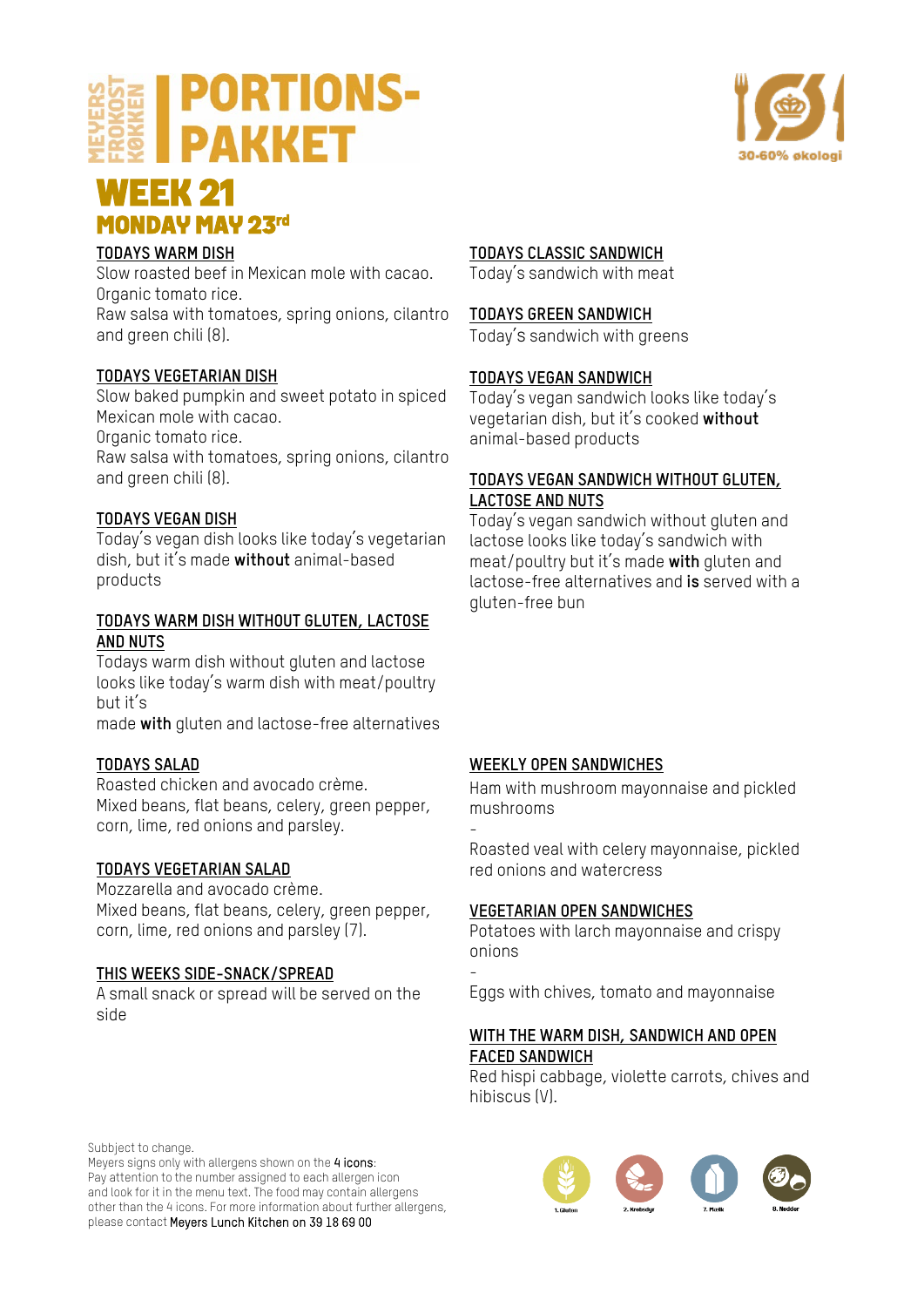



# **WEEK 21<br>TUESDAY MAY 24TH**

# **TODAYS WARM DISH**

Turkey cuvette with thyme in green olive tapenade.

Organic pasta with olive oil, red onions, semidried tomatoes and capers. Pickled zittauer onions with parsley (1).

# **TODAYS VEGETARIAN DISH**

Vegetable meatloaf with herbs and mushrooms. Organic pasta with olive oil, red onions, semidried tomatoes and capers. Pickled zittauer onions with parsley (1).

# **TODAYS VEGAN DISH**

Today's vegan dish looks like today's vegetarian dish, but it's made **without** animal-based products

#### **TODAYS WARM DISH WITHOUT GLUTEN, LACTOSE AND NUTS**

Todays warm dish without gluten and lactose looks like today's warm dish with meat/poultry but it's made **with** gluten and lactose-free alternatives

# **TODAYS SALAD**

Roasted beef and feta spread. Baked and raw carrots, split peas, red onions in balsamic and herbs (7).

# **TODAYS VEGETARIAN SALAD**

Chickpeas and feta spread. Baked and raw carrots, split peas, red onions in balsamic and herbs (7).

# **THIS WEEKS SIDE-SNACK/SPREAD**

A small snack or spread will be served on the side

Subbject to change.

Meyers signs only with allergens shown on the 4 icons: Pay attention to the number assigned to each allergen icon and look for it in the menu text. The food may contain allergens other than the 4 icons. For more information about further allergens, please contact Meyers Lunch Kitchen on 39 18 69 00

# **TODAYS CLASSIC SANDWICH**

Today's sandwich with meat

# **TODAYS GREEN SANDWICH**

Today's sandwich with greens

# **TODAYS VEGAN SANDWICH**

Today's vegan sandwich looks like today's vegetarian dish, but it's cooked **without** animal-based products

## **TODAYS VEGAN SANDWICH WITHOUT GLUTEN, LACTOSE AND NUTS**

Today's vegan sandwich without gluten and lactose looks like today's sandwich with meat/poultry but it's made **with** gluten and lactose-free alternatives and **is** served with a gluten-free bun

# **WEEKLY OPEN SANDWICHES**

Ham with mushroom mayonnaise and pickled mushrooms

- Roasted veal with celery mayonnaise, pickled red onions and watercress

# **VEGETARIAN OPEN SANDWICHES**

Potatoes with larch mayonnaise and crispy onions

- Eggs with chives, tomato and mayonnaise

# **WITH THE WARM DISH, SANDWICH AND OPEN FACED SANDWICH**

Vegetarian Cesar salad with kale, tarragon, radishes, croutons and parmesan (1, 7).

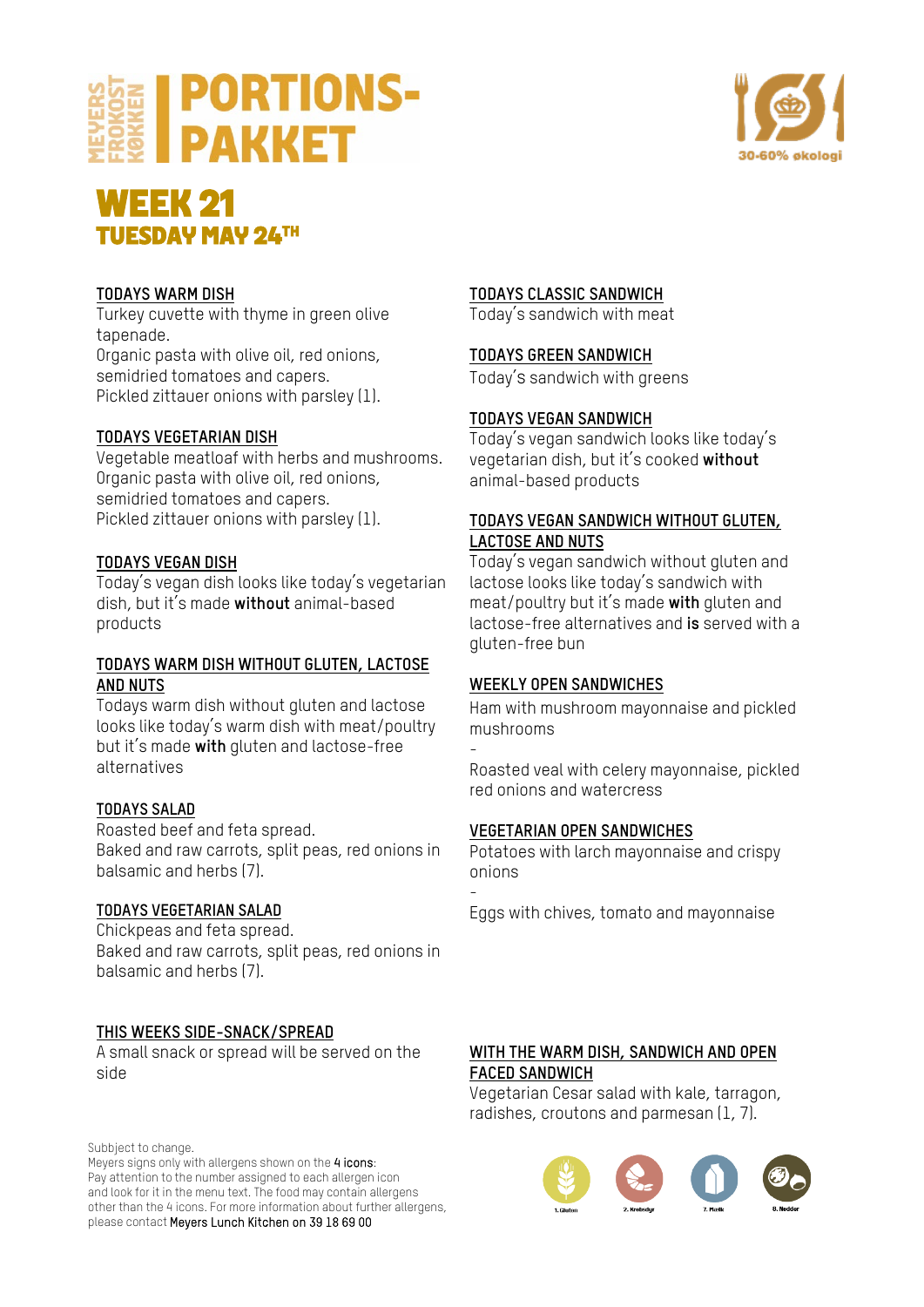



# **WEEK 21<br>WEDNESDAY MAY 25TH**

#### **TODAYS WARM DISH**

Roasted chicken with sumac, zaatar and lemon peel with choka tomato sauce. Bulgur with vegetables and mild onions. Mint and cucumber in yoghurt (1, 7).

#### **TODAYS VEGETARIAN DISH**

Choka tomato sauce with eggplant, squash and halloumi.

Bulgur with vegetables and mild onions. Mint and cucumber in yoghurt (1, 7).

#### **TODAYS VEGAN DISH**

Today's vegan dish looks like today's vegetarian dish, but it's made **without** animal-based products

#### **TODAYS WARM DISH WITHOUT GLUTEN, LACTOSE AND NUTS**

Todays warm dish without gluten and lactose looks like today's warm dish with meat/poultry but it's made **with** gluten and lactose-free alternatives

#### **TODAYS SALAD**

Baked saithe and bean crème. Baked butternut squash, sultana raisins, chickpeas, dill, sumac and salad cheese (7).

#### **TODAYS VEGETARIAN SALAD**

Baked potatoes and bean crème. Baked butternut squash, sultana raisins, chickpeas, dill, sumac and salad cheese (7).

#### **THIS WEEKS SIDE-SNACK/SPREAD**

A small snack or spread will be served on the side

**TODAYS SHOT** Ginger, apple and lemon.

Subbject to change.

Meyers signs only with allergens shown on the 4 icons: Pay attention to the number assigned to each allergen icon and look for it in the menu text. The food may contain allergens other than the 4 icons. For more information about further allergens, please contact Meyers Lunch Kitchen on 39 18 69 00

#### **TODAYS CLASSIC SANDWICH**

Today's sandwich with meat

#### **TODAYS GREEN SANDWICH**

Today's sandwich with greens

#### **TODAYS VEGAN SANDWICH**

Today's vegan sandwich looks like today's vegetarian dish, but it's cooked **without** animal-based products

#### **TODAYS VEGAN SANDWICH WITHOUT GLUTEN, LACTOSE AND NUTS**

Today's vegan sandwich without gluten and lactose looks like today's sandwich with meat/poultry but it's made **with** gluten and lactose-free alternatives and **is** served with a gluten-free bun

#### **WEEKLY OPEN SANDWICHES**

-

Ham with mushroom mayonnaise and pickled mushrooms

Roasted veal with celery mayonnaise, pickled red onions and watercress

#### **VEGETARIAN OPEN SANDWICHES**

Potatoes with larch mayonnaise and crispy onions

- Eggs with chives, tomato and mayonnaise

# **WITH THE WARM DISH, SANDWICH AND OPEN FACED SANDWICH**

Steamed broccoli, frissee, radicchio and herbs.

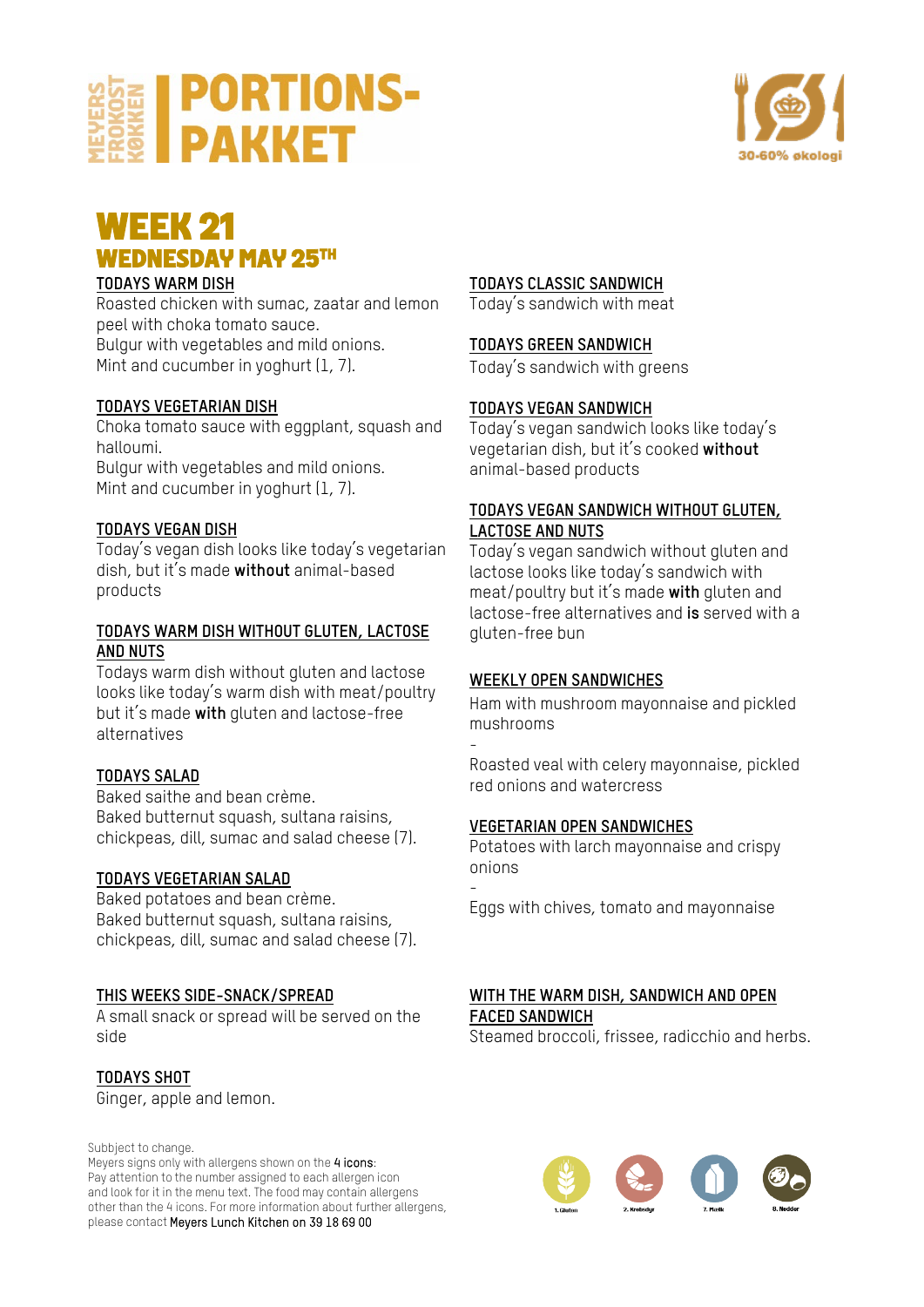





**KRISTI HIMMELFART**

Subbject to change. Meyers signs only with allergens shown on the 4 icons: Pay attention to the number assigned to each allergen icon and look for it in the menu text. The food may contain allergens other than the 4 icons. For more information about further allergens, please contact Meyers Lunch Kitchen on 39 18 69 00